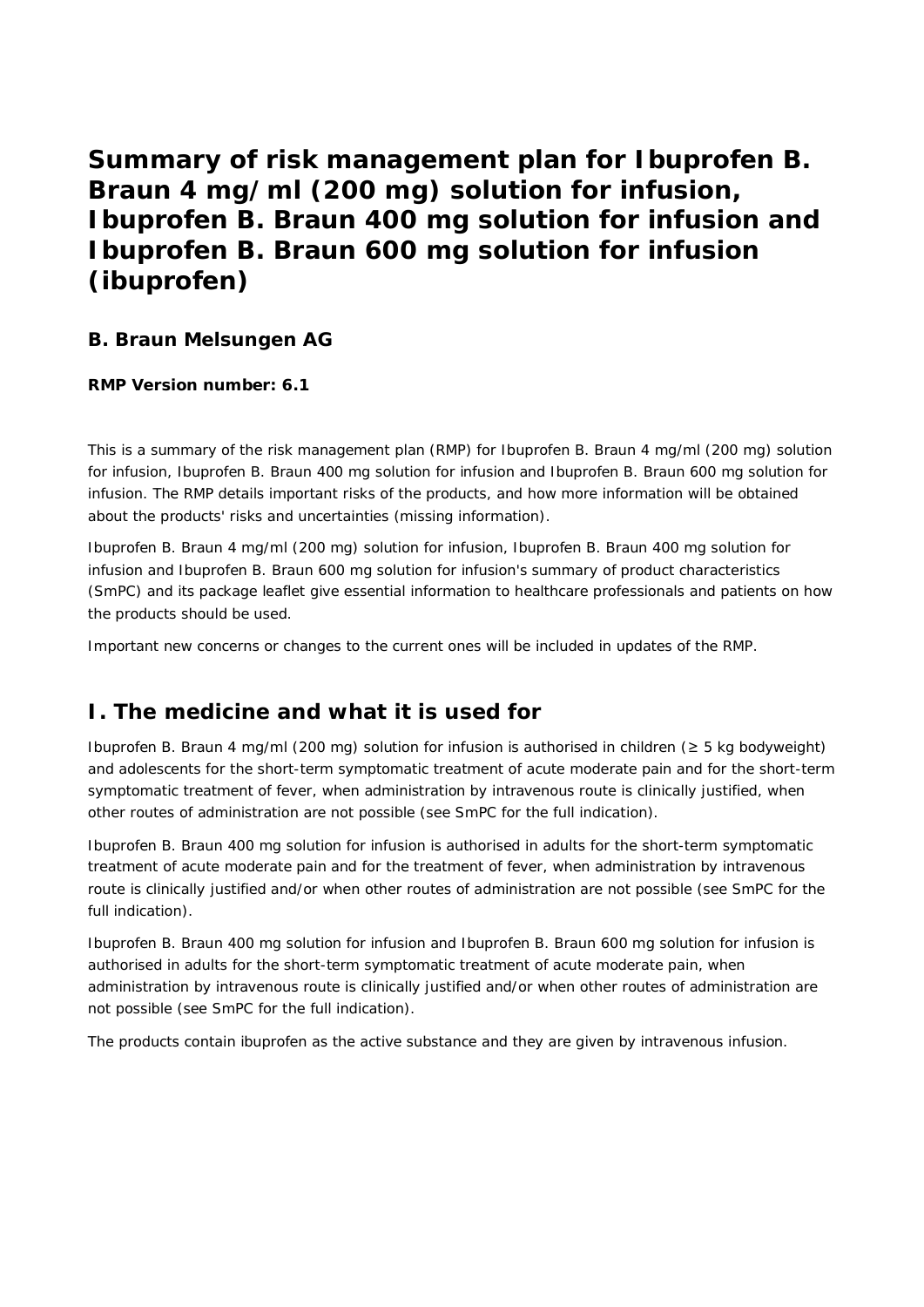# **II. Risks associated with the medicine and activities to minimise or further characterise the risks**

Important risks of Ibuprofen B. Braun 4 mg/ml (200 mg) solution for infusion, Ibuprofen B. Braun 400 mg solution for infusion and Ibuprofen B. Braun 600 mg solution for infusion, together with measures to minimise such risks and the proposed studies for learning more about the products' risks, are outlined below.

Measures to minimise the risks identified for medicinal products can be:

- Specific information, such as warnings, precautions, and advice on correct use, in the package leaflet and SmPC addressed to patients and healthcare professionals;
- Important advice on the medicine's packaging;
- The authorised pack size the amount of medicine in a pack is chosen so to ensure that the medicine is used correctly;
- The medicine's legal status the way a medicine is supplied to the patient (e.g. with or without prescription) can help to minimise its risks.

Together, these measures constitute *routine risk minimisation* measures.

In addition to these measures, information about adverse reactions is collected continuously and regularly analysed, including PSUR assessment, so that immediate action can be taken as necessary. These measures constitute *routine pharmacovigilance activities*.

#### *II.A List of important risks and missing information*

Important risks of Ibuprofen B. Braun 4 mg/ml (200 mg) solution for infusion, Ibuprofen B. Braun 400 mg solution for infusion and Ibuprofen B. Braun 600 mg solution for infusion are risks that need special risk management activities to further investigate or minimise the risk, so that the medicinal product can be safely administered. Important risks can be regarded as identified or potential. Identified risks are concerns for which there is sufficient proof of a link with the use of the medicinal product. Potential risks are concerns for which an association with the use of this medicine is possible based on available data, but this association has not been established yet and needs further evaluation. Missing information refers to information on the safety of the medicinal product that is currently missing and needs to be collected (e.g. on the long-term use of the medicine);

| List of important risks and missing information |             |
|-------------------------------------------------|-------------|
| Important identified risks                      | <b>None</b> |
| Important potential risks                       | None        |
| Missing information                             | None        |

## *II.B Summary of important risks*

Not applicable, as there are no important risks for Ibuprofen B. Braun 4 mg/ml (200 mg) solution for infusion, Ibuprofen B. Braun 400 mg solution for infusion and Ibuprofen B. Braun 600 mg solution for infusion.